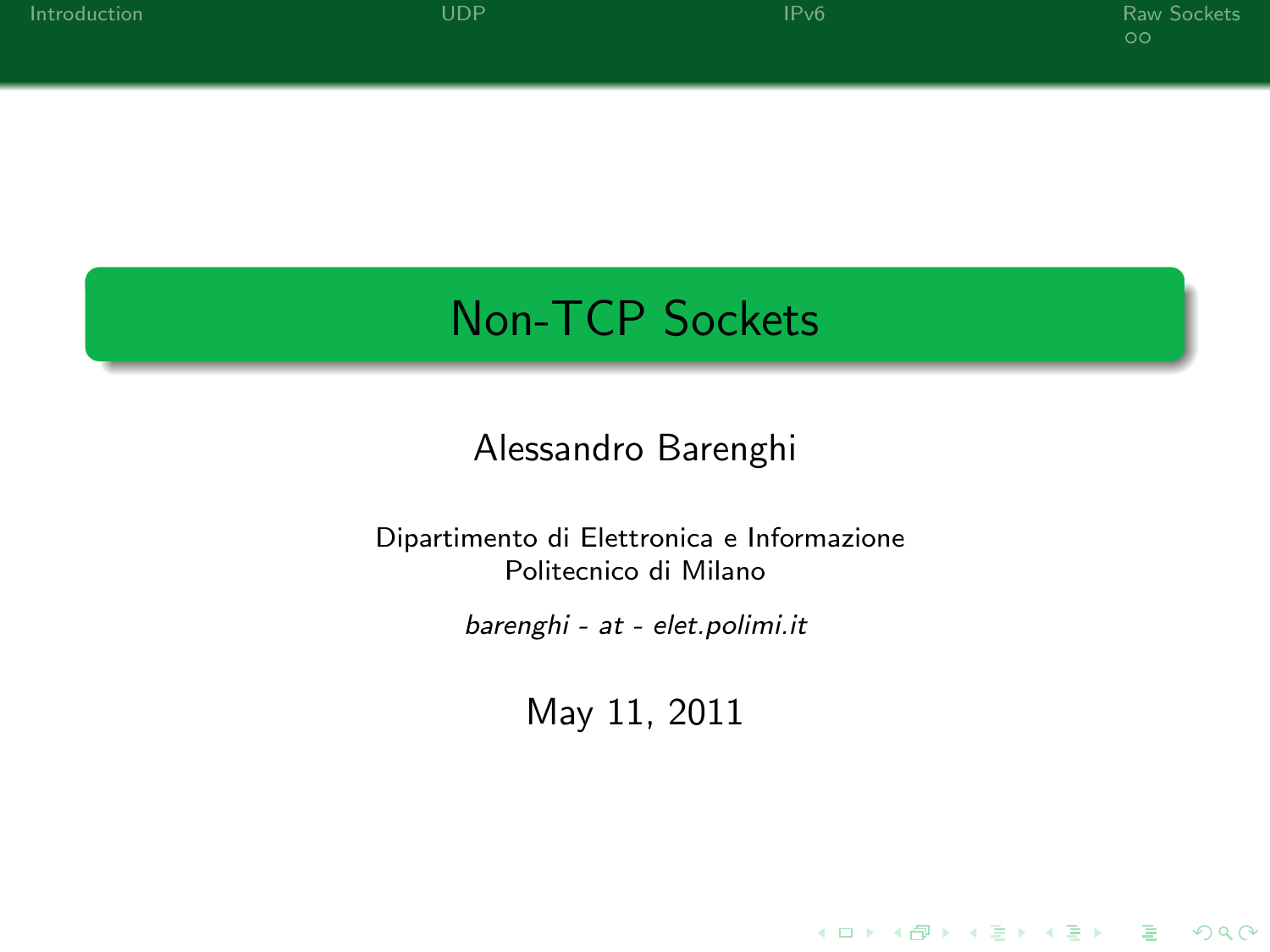| Introduction             | UDP | IPv6 | Raw Sockets<br>$\circ$ |
|--------------------------|-----|------|------------------------|
| $\overline{\phantom{a}}$ |     |      |                        |

K ロ ▶ K @ ▶ K 할 X X 할 X | 할 X 10 Q Q

### Recap

### By now , you should be familiar with...

- The UNIX local socket programming interface
- TCP/IPv4 Socket programming
- <span id="page-1-0"></span>Daemons and Signals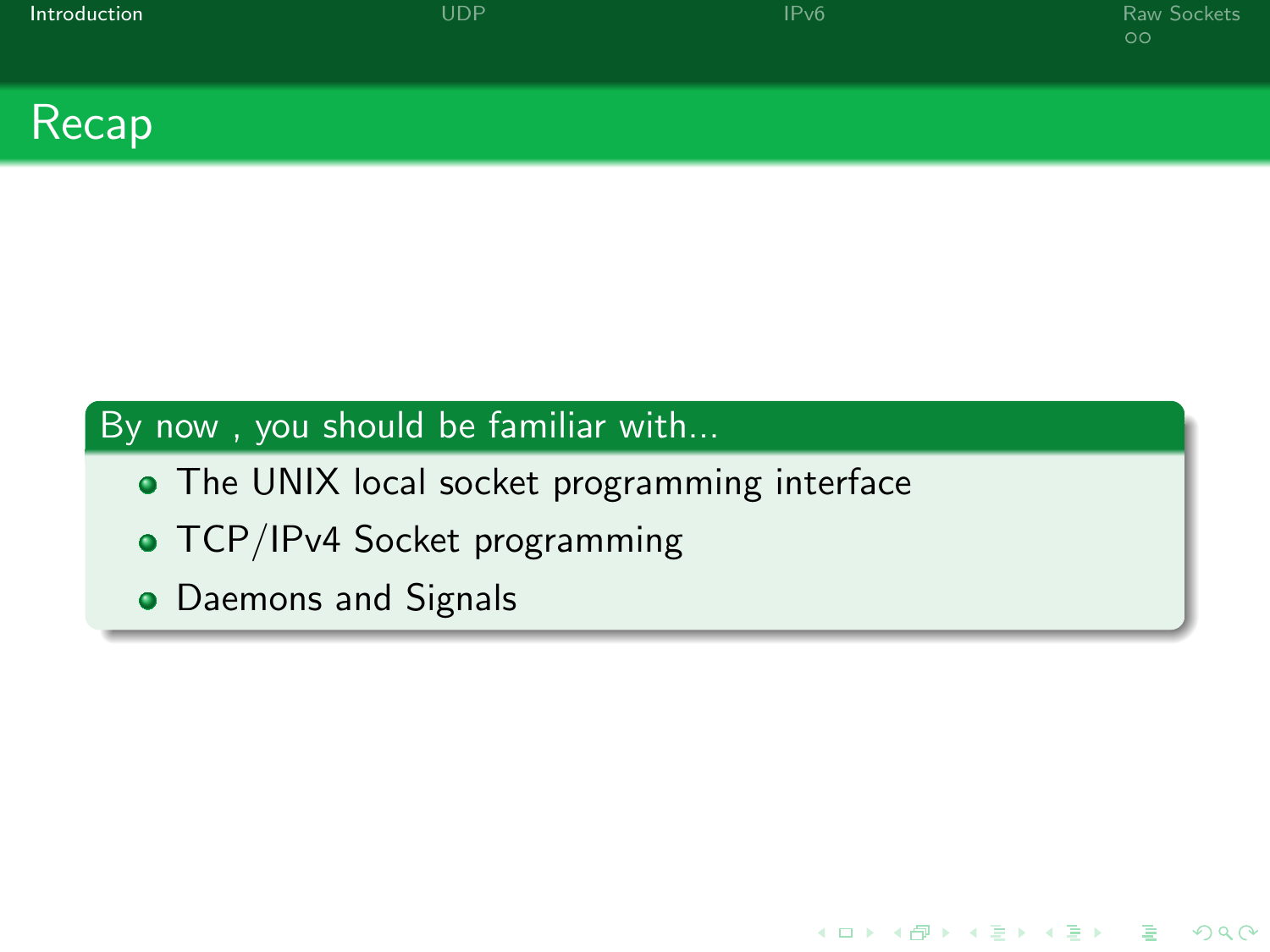| Introduction |
|--------------|
|              |

K ロ > K 個 > K 差 > K 差 > → 差 → の Q Q →

### Lesson contents

#### **Overview**

- Datagram oriented protocol (UDP over IPv4)
- Communication over IPv6
- Raw UDP packet construction
- ICMP ECHO responder, from scratch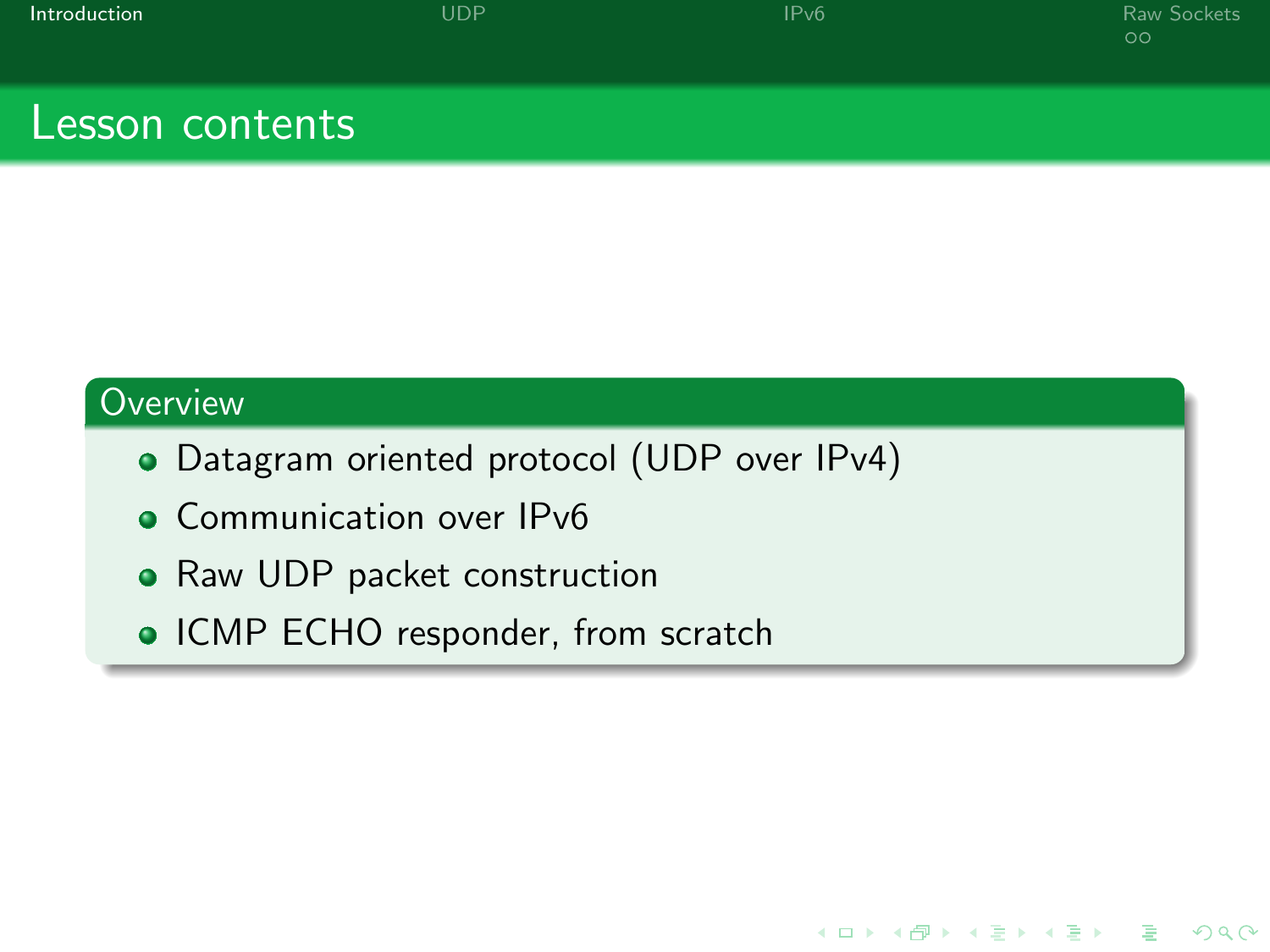| Introduction   | UDP' | IPv6 | Raw Sockets<br>$\circ$ |
|----------------|------|------|------------------------|
| Protocol       |      |      |                        |
| $\blacksquare$ |      |      |                        |

#### **Overview**

UDP

- The User Datagram Protocol (UDP): connectionless protocol, no "session" concept
- The transferred data unit is the datagram
- No automatic retransmission in case of data loss or reception ordering

**KORK STRAIN A BAR DE ROACH** 

<span id="page-3-0"></span>Known, as a jest , as the Unreliable Datagram Protocol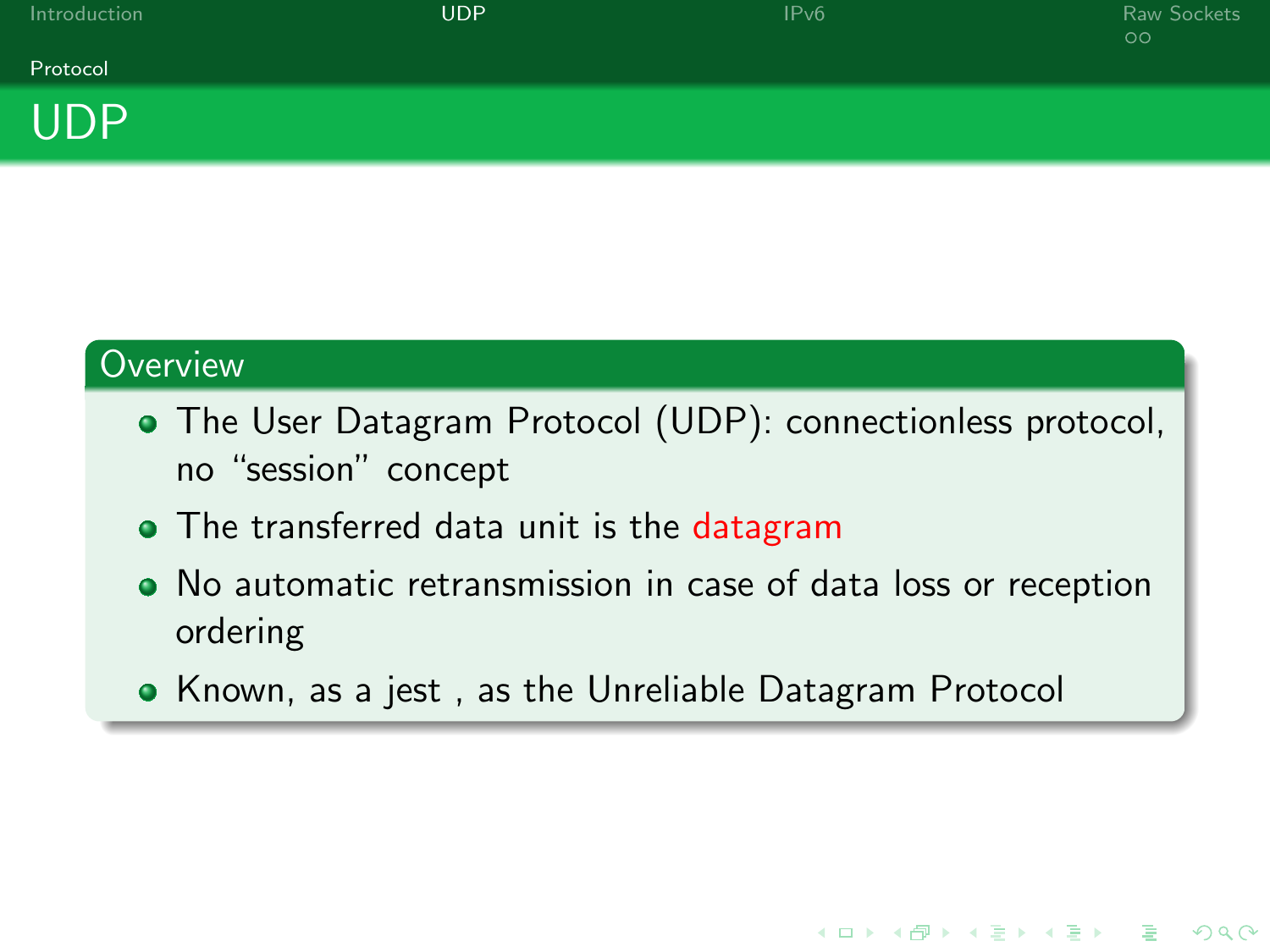| Introduction | <b>UDP</b> | IPv6 | Raw Sockets<br>$\circ$ |
|--------------|------------|------|------------------------|
| Protocol     |            |      |                        |
| _____        |            |      |                        |

### Applications

UDP

- Low latency communications: VoIP, Video Streaming, NTP Protocol
- Packet Broadcast: single message sent to all clients of a network
- Single packet query-answer: DNS, DHCP,SNMP and RIP

**KORK STRAIN A BAR DE ROACH** 

Resource constrained conditions : Trivial FTP Protocol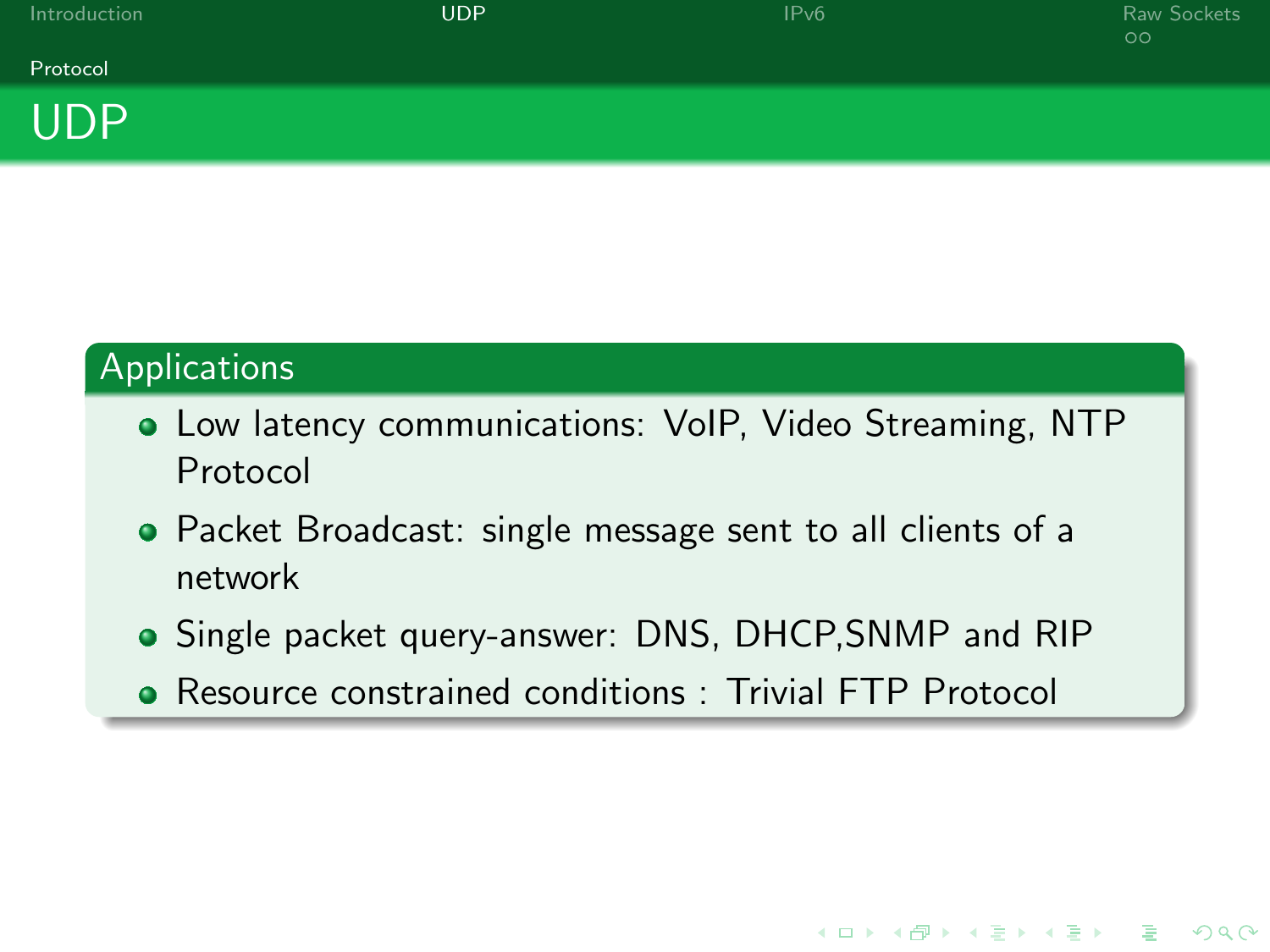**KORK STRAIN A BAR DE ROACH** 



### Primitives

- Socket creation is still managed by the same socket primitive
- The only change is the use of SOCK DGRAM as socket type
- UDP is the result of the combination of SOCK DGRAM with a AF INET or AF INET6 domain
- The binding to a socket in order to listen from it is still done via a regular bind call
- No need for connect or listen calls as there is no connection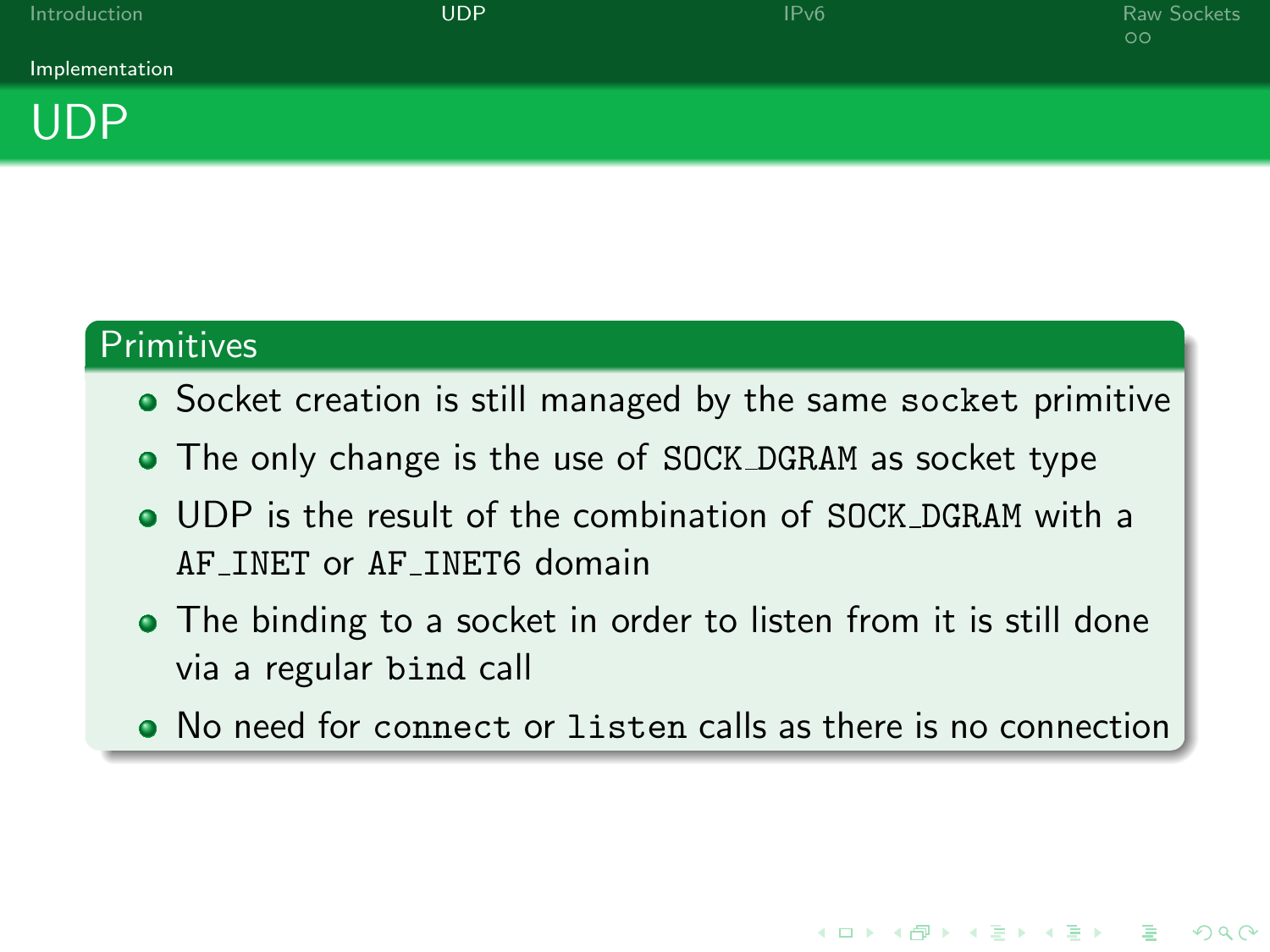| Introduction   | <b>UDP</b> | IPv6 | Raw Sockets<br>$\circ \circ$ |
|----------------|------------|------|------------------------------|
| Implementation |            |      |                              |
| <b>UDP</b>     |            |      |                              |

### Sending

Sending data on a UDP socket is managed by the sendto primitive :

sendto( int sockfd, const void \*buf, size\_t len, int flags, const struct sockaddr \*dest\_addr, socklen\_t addrlen);

- Same first 3 parameters as the send primitive
- The dest\_addr parameter specifies the destination since no concept of "session" is bound to the socket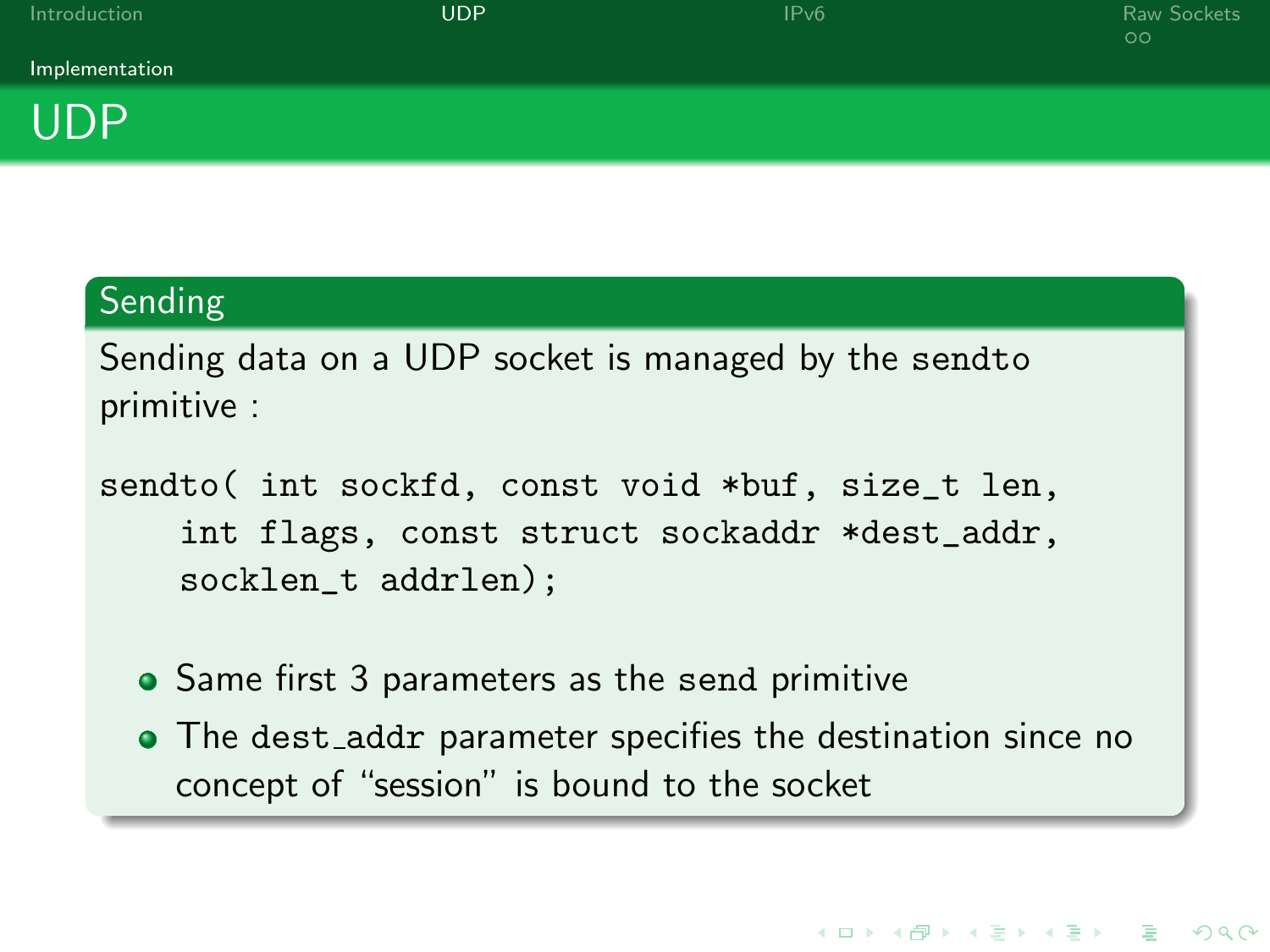| Introduction   | UDP | IPv6 | Raw Sockets<br>$\circ$ |
|----------------|-----|------|------------------------|
| Implementation |     |      |                        |
| חרוו           |     |      |                        |

#### **Receiving**

UDI

Analogously, the data are received via the recvfrom primitive :

recvfrom(int sockfd, void \*buf, size\_t len, int flags, struct sockaddr \*src\_addr, socklen\_t \*addrlen);

- Same first 3 parameters as the recy primitive
- The src\_addr parameter specifies source address of the datagram to be read
- Since there is no congestion control, messages from a sender can be cluttered by the remaining unread traffic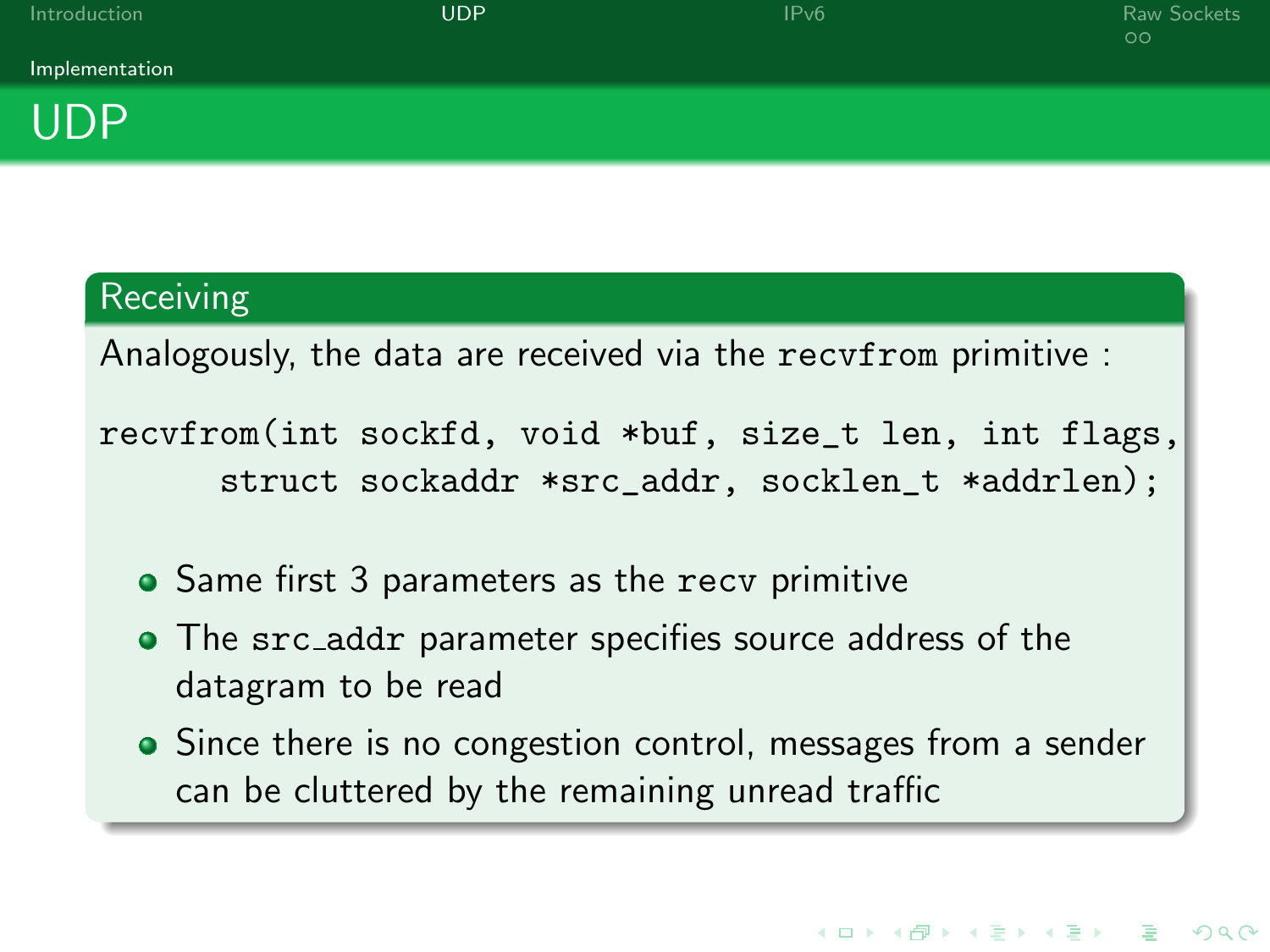| Introduction |  |
|--------------|--|

[Introduction](#page-1-0) [UDP](#page-3-0) [IPv6](#page-12-0) [Raw Sockets](#page-14-0)

**KORK EXTER IT ARE** 

Implementation



#### **Issues**

- Collisions among clients : different clients with the same ephemeral source port may clash
- Data loss / reordering : due to network latencies, some packets sent before may be delivered too late
- Simple fix : introducing a trivial acknowledgement mechanism
- Sorcerer's Apprentice Syndrome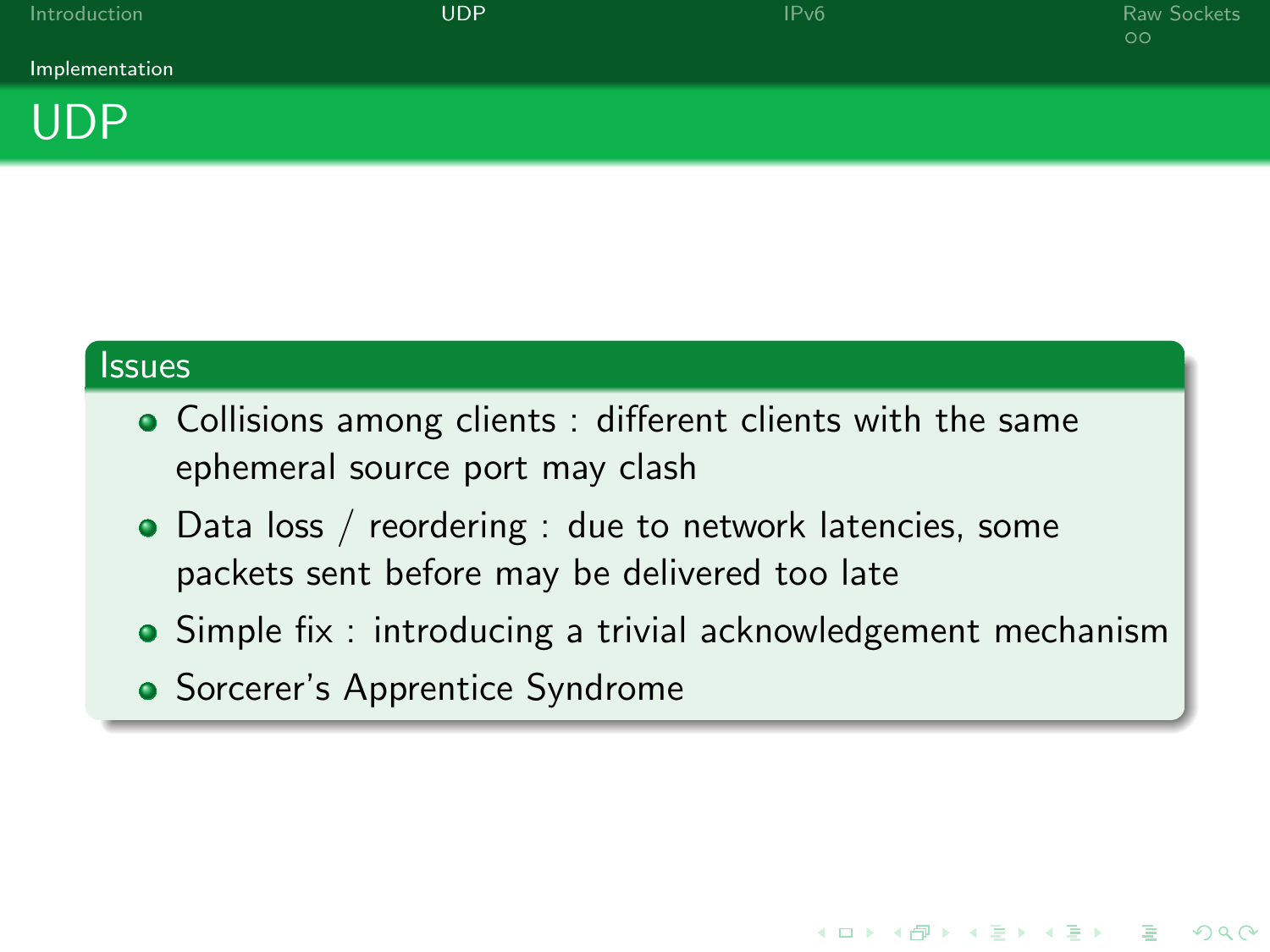

#### TFTP

- The Trivial File Transfer Protocol is an UDP based file transfer protocol
- In order to provide minimal transfer warranties, it implements a simple acknowledgement mechanism:
	- The client sends a Read/Write ReQuest (RRQ/WRQ) to the server port 69 to initiate the communication
	- The server answers with the first data packet to the RRQ or with an ACK to a WRQ from a fresh ephemeral port
	- The client sends a numbered ACK in case of a RRQ session or the first data packet to be written in case of an WRQ
	- The server sends a numbered ACK for the first data to be written or the second data packet after receiving the client packet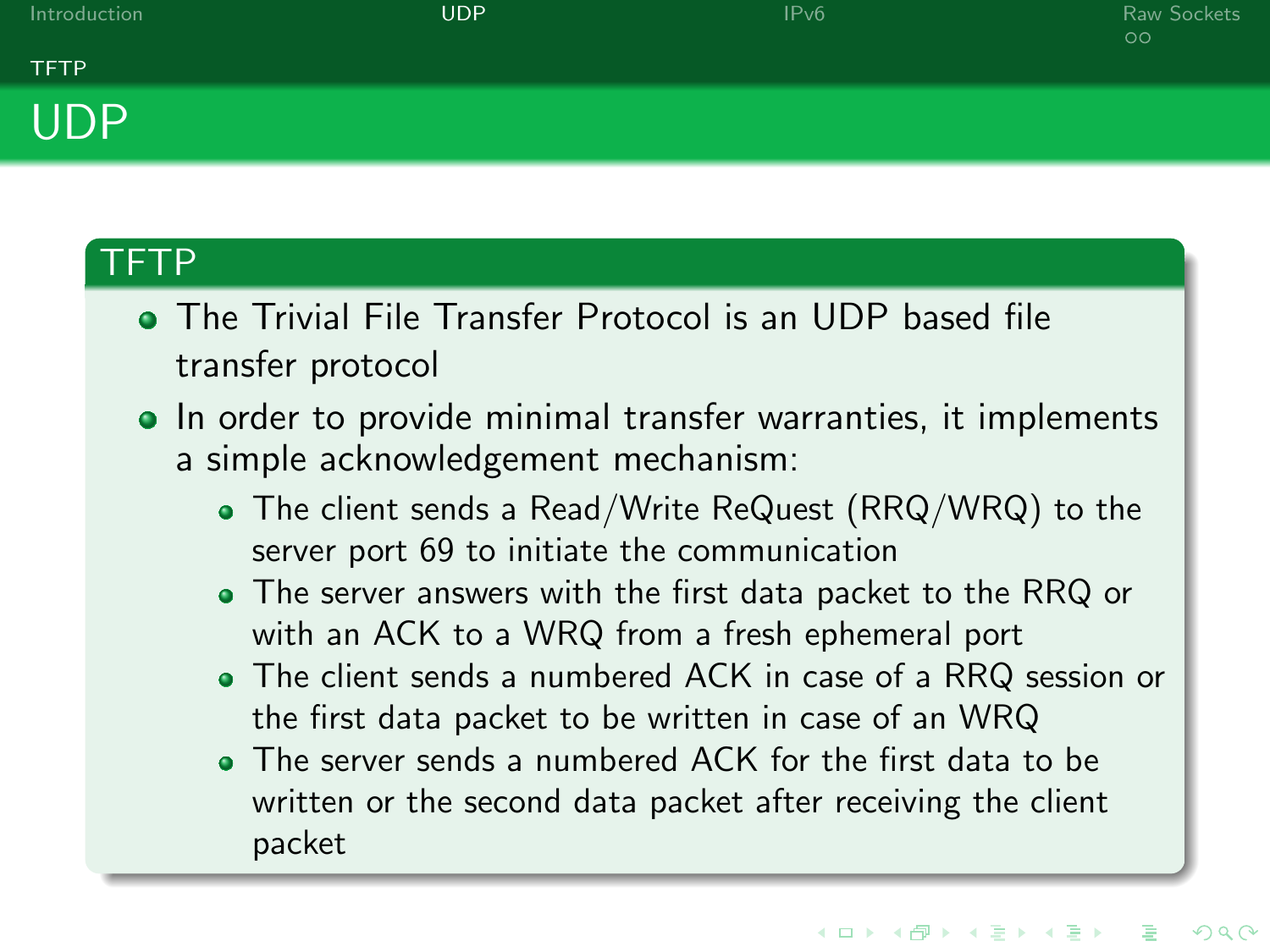**KORK EXTER IT ARE** 

### **TFTP** UDP

### TFTP

- The TFTP protocol looks reasonably sound :
	- All the data packets are ACKnowledged upon reception
	- Packet  $n + 1$  cannot be received if packet n has not been acknowledged
	- The server side Ephemeral Port is freshly allocated by the server (no collisions)
- It is in fact widely used for transferring the kernel of a system performing a network based boot
- So, why do we still use TCP based FTP? Can you see the flaw?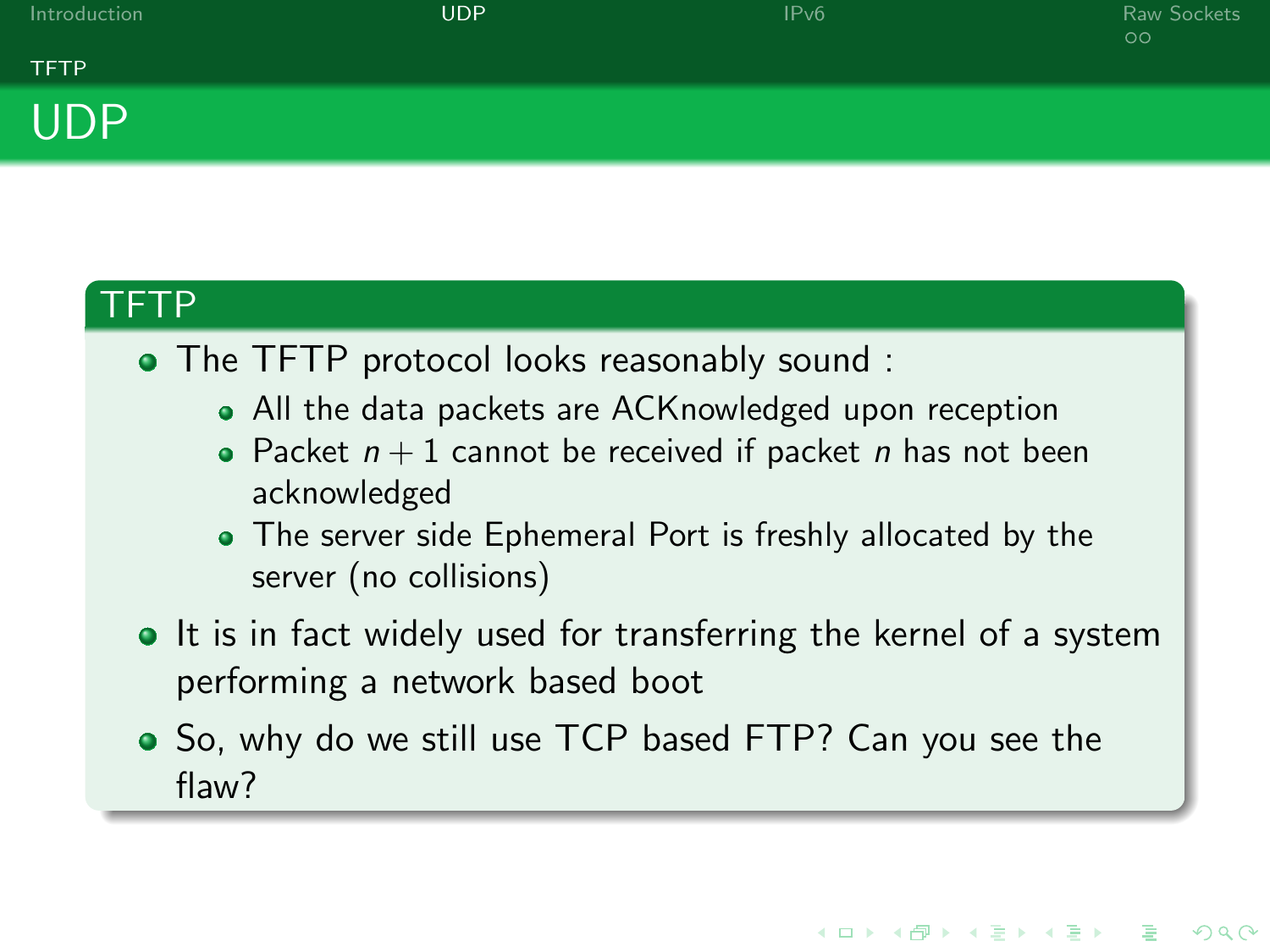

#### Sorcerer's Apprentice Syndrome

- $\bullet$  The reception ordering invariant mandates that packet  $n+1$ cannot be received if packet  $n$  has not been acknowledged....
- $\bullet$  ... but there's no mention on duplicates!
- $\bullet$  What if  $\cdot$ 
	- $\bullet$  The server sends the *n*-th data packet
	- $\bullet$  The client sends the *n*-th acknowledgement, which gets delayed by network issues
	- $\bullet$  The server times out and re-sends the *n*-th data packet
	- The client re-acknowledges the reception....
- Two duplicated "data streams" are created from a single one
- UDP has no congestion control so the situation is bound to get worse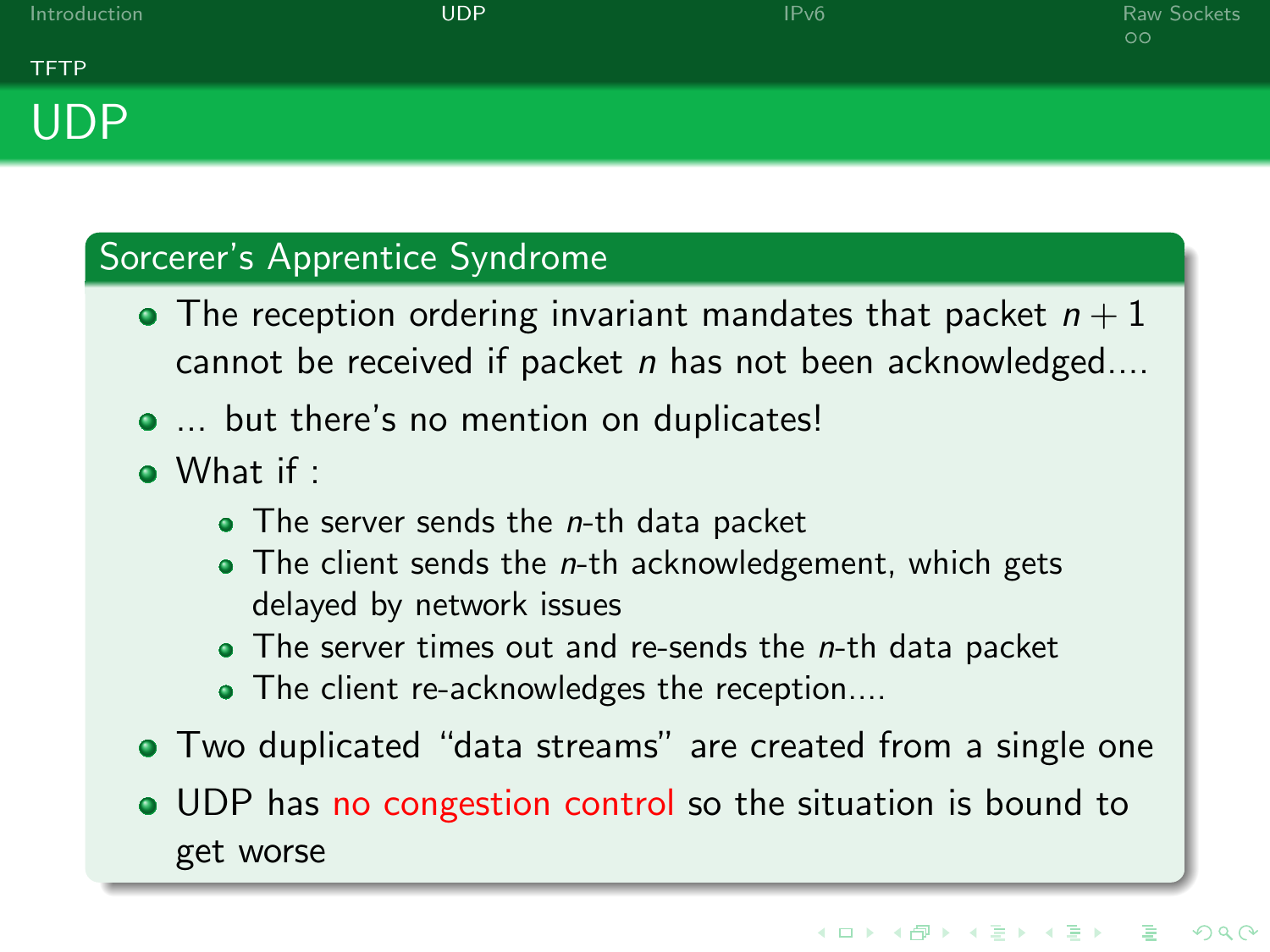**KORK EXTER IT ARE** 

# IPv6

#### Motivation

- The 4th version of the Internet Protocol (IPv4) was conceived standardized in 1981
- At the time , 32 bits for the unique host identifier were thought to be more than sufficient
- Similarly, no mechanism for automatic address assignment was conceived, and DHCP was later employed to compensate the lack of it
- <span id="page-12-0"></span>• The protocol was so well designed that it exceeded all its usefulness expectations, until....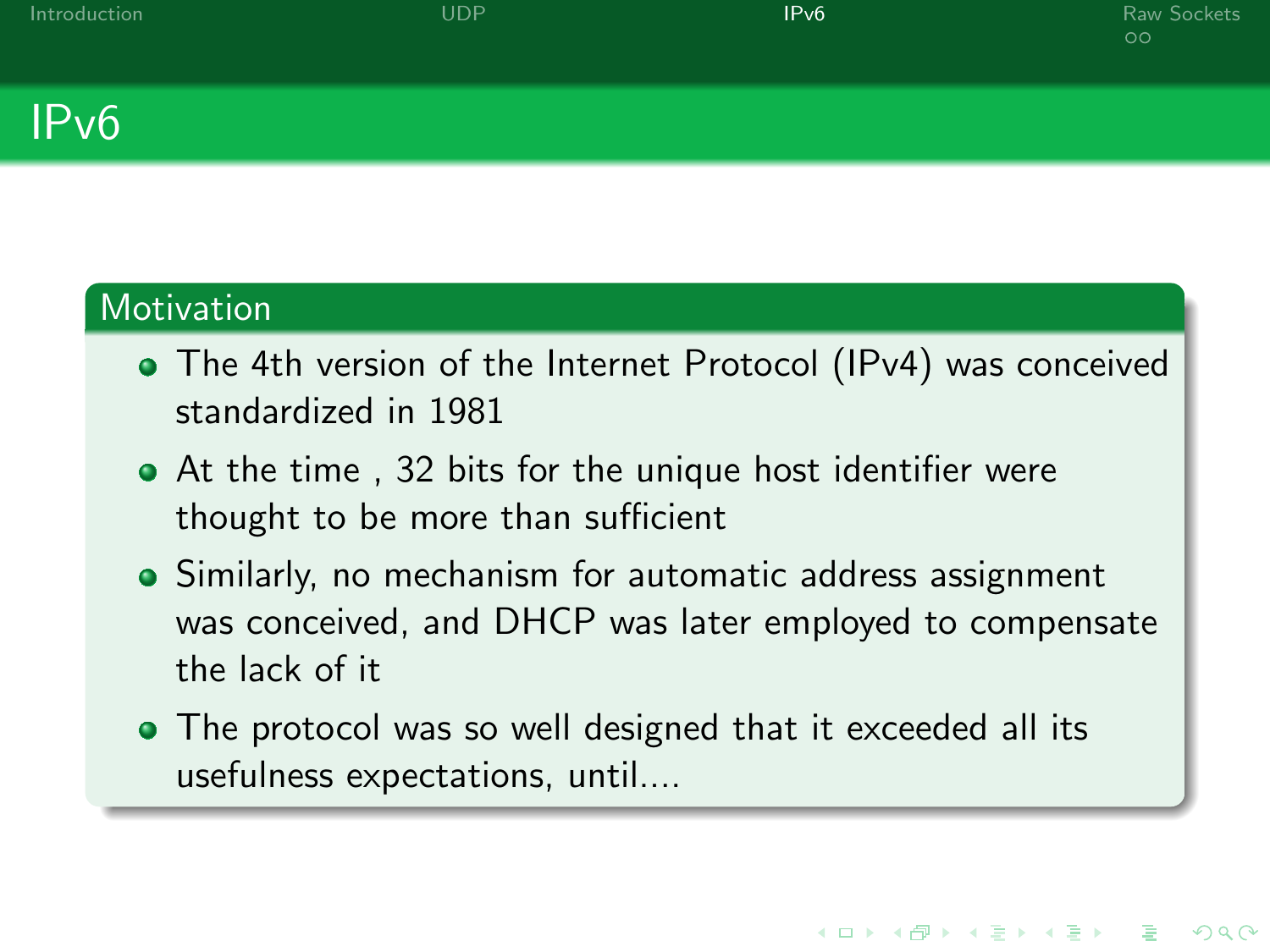**KORK STRAIN A BAR DE ROACH** 

### IPv6

#### **Motivation**

- The IPv4 address space was completely assigned (roughly a pair of months ago)
- The prime solution to this problem is represented by IPv6, which is being pushed into adoption
- The Linux kernel has a stable and well tested IPv6 suite integrated and all the API are already in place
- It is sufficient to switch the type of protocol of a common AF INET socket and set the addresses accordingly to get an IPv4 program working on IPv6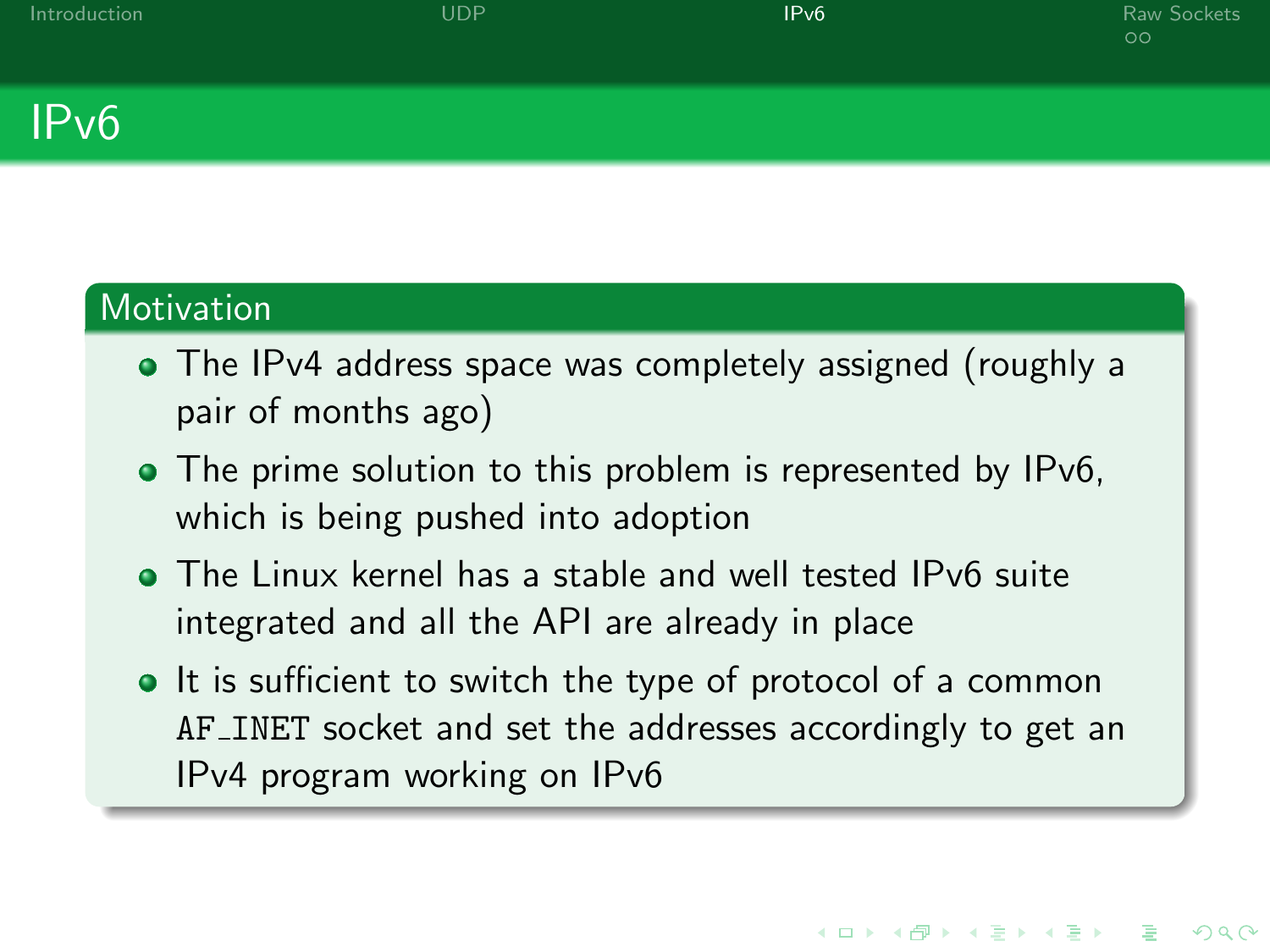K ロ ▶ K @ ▶ K 할 X X 할 X | 할 X 10 Q Q

#### Overview

## Raw Sockets

#### **Motivation**

- Raw access to sockets allows full freedom in crafting any kind of packet
- Useful for debugging purposes and testing corner cases
- Useful to implement a subset of a defined protocol in constrained environments
- <span id="page-14-0"></span>Useful to check the correctness of packet filtering and mangling tools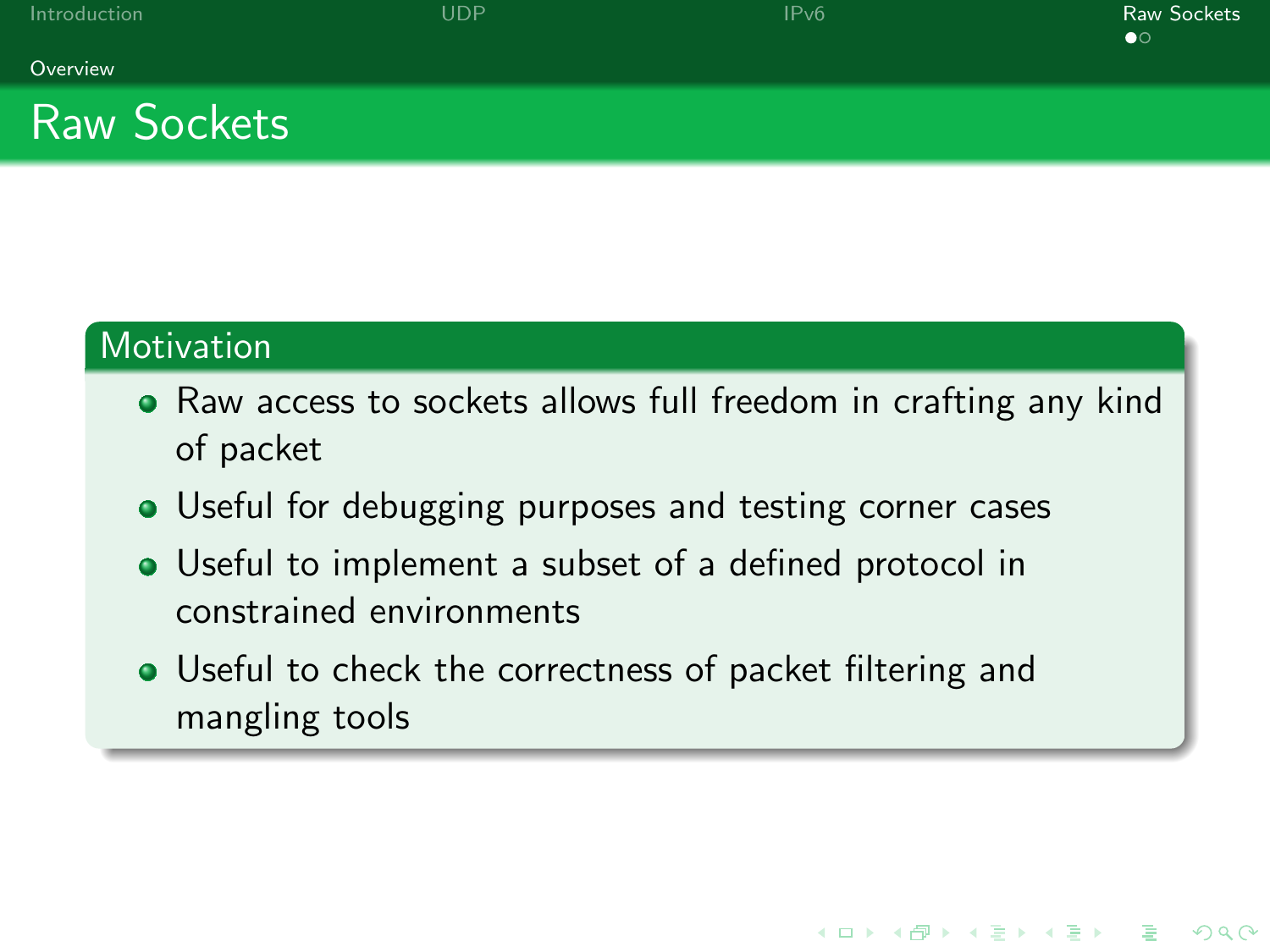#### Overview

## Raw Sockets

### **Overview**

- Raw sockets are just common sockets, employed while disabling any further processing by the kernel
- The data sent into a raw socket receives only Level 2 incapsulation and is then sent on Level 1
- Due to the intrinsic flexibility of this mechanisms (filtering policy overriding, IP spoofing...) only root is allowed to use them
- Since the portability of these sockets is an issue, it is strongly advised to use fixed length and endianness data types from C99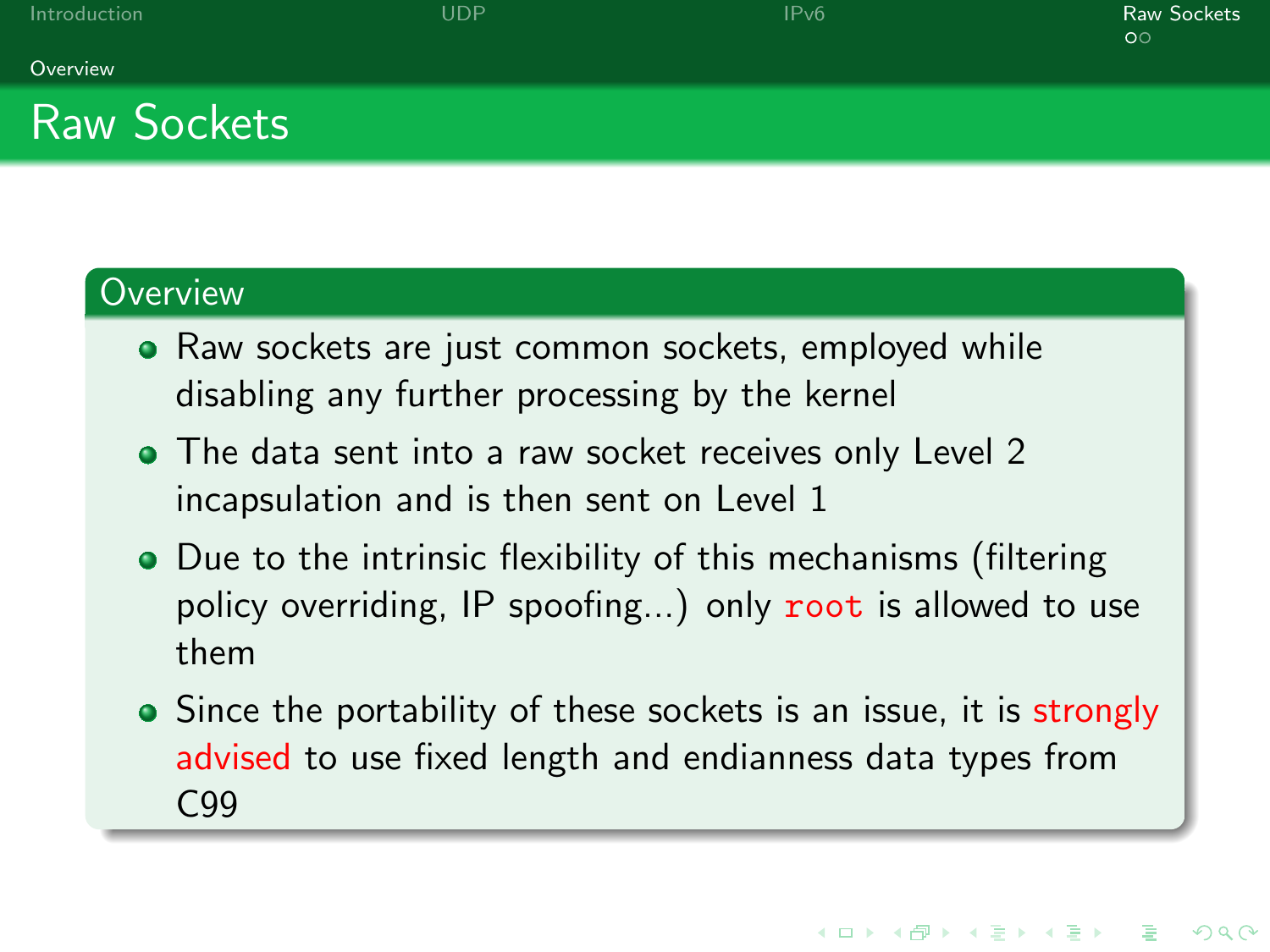**KORK STRAIN A BAR DE ROACH** 

# Raw Sockets

#### How to use them

- The socket is initialized with the SOCK RAW socket type macro
- After the initialization, the kernel is notified not to rebuild the IP header via setting the IP HDRINCL via setsockopt
- The packet is then crafted by hand by the developer
- It is recommended also to correctly compute the header checksum, even though the packet will be sent anyway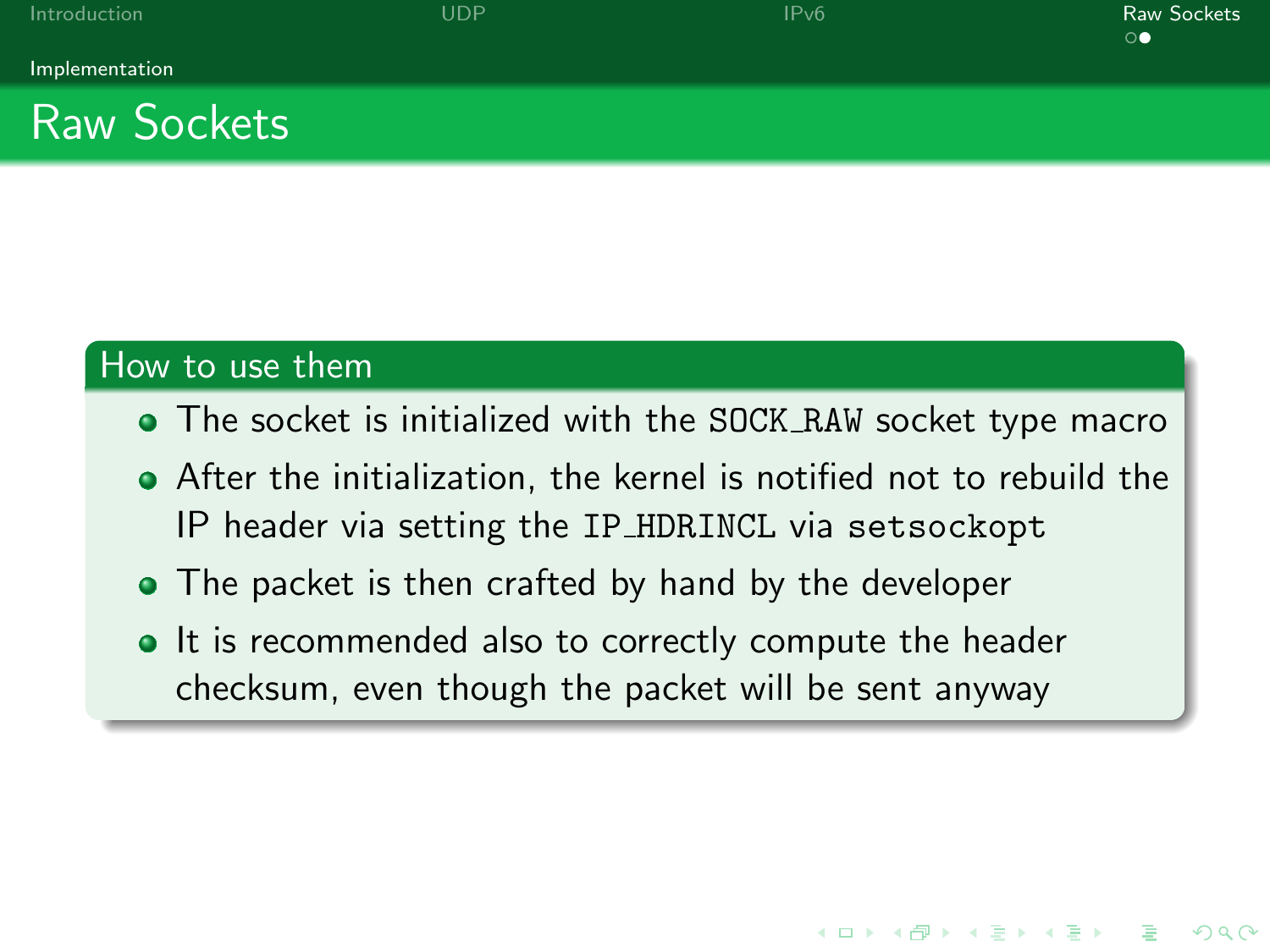**KORK EXTER IT ARE** 

IP Raw header

# Raw Sockets

### IP Header

- Reconstructing the IP header allows the spoofing of any field of the header, source address included
- Care should be taken to set correctly the three IP flags (Reserved, DF and MF) since they are bit-packed before the fragmentation offset
- The checksum of the packet must be computed after the whole packet has been put together